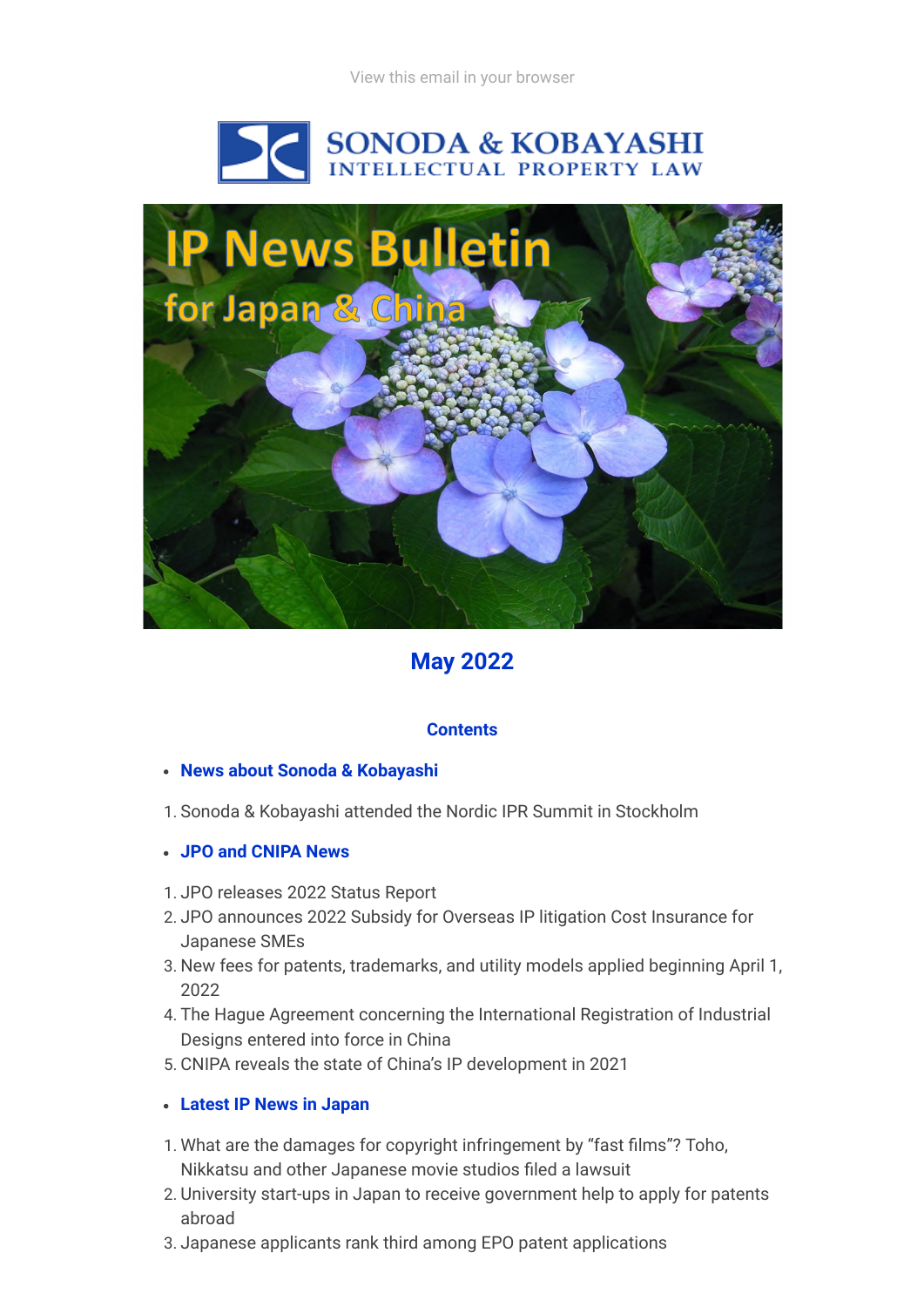4. Economic security law passed in Japan. Implementation of secret patents to happen within 2 years

### **Latest IP News in China**

- 1. Chinese Courts Handle More Than 640,000 IPR Cases in 2021
- 2. Huawei and SolarEdge sign a global patent licensing deal
- **IP Law Updates in Japan: Insights from Sonoda & Kobayashi**
- 1. Improving patent prosecution through examiner interviews: how effective is it?

## **- News about Sonoda & Kobayashi -**

### **1. Sonoda & Kobayashi attended the Nordic IPR Summit in Stockholm**

On April 26<sup>th</sup> and 27<sup>th</sup>, Sonoda & Kobayashi attended [the Nordic IPR Summit in Stockholm.](https://www.iqpc.com/events-nordicipr/sponsors/sonoda-kobayashi-ip-law) It was a good occasion to listen to the interesting views of a various IP experts in real life for the first time in a long while. Moreover, we were able to engage more deeply with innovative companies from the Nordic region and beyond.

Looking to the future, we hope to be able to direct interact with many of our clients and business partners in the coming months and years.

## **- JPO and CNIPA News -**

### **1. JPO releases 2022 Status Report**

Every year in April the JPO publishes an extensive report on developments and trends regarding IP protection at the JPO and beyond.

This year's report includes various topics, starting with trends in intellectual property protection in Japan and worldwide, to reports on examinations, trials and appeals, to international initiatives and ending with a short explanation of JPO support measures and a summary of recent law amendments.

The report notes that patent applications filed in Japan increased slightly from 288,472 applications in 2020 to 289,200 in 2021, perhaps reflecting a partial recovery from the impact of the novel coronavirus crisis. A similar slight increase was also seen in the number of requests for examination for patent applications, as well as for patent registrations.

For more information, please click [here.](https://www.jpo.go.jp/e/resources/report/statusreport/2022/index.html) (in English)

## **2. JPO announces 2022 Subsidy for Overseas IP litigation Cost Insurance for Japanese SMEs**

In July 2016, the JPO established the Overseas Intellectual Property Litigation Expense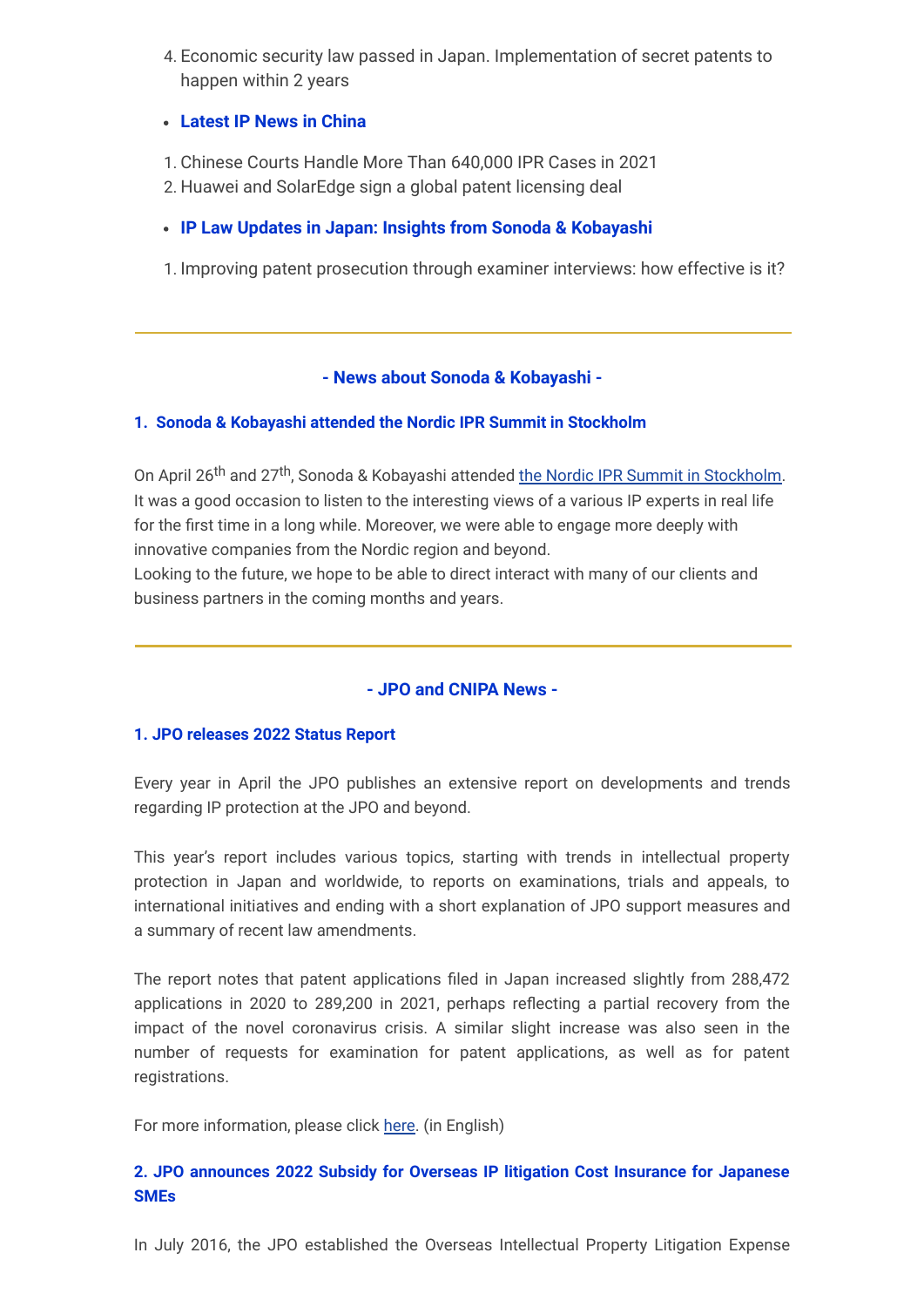Insurance Program to cover the expenses incurred by Japanese small and medium-sized enterprises (SMEs) when they are sued for damages related to intellectual property rights in foreign countries. For 2022, SMEs may purchase various packages providing insurance in the event of overseas litigation, and  $\frac{1}{2}$  of the cost of the insurance would be covered by the government.

For more information, please click [here.](https://www.jpo.go.jp/support/chusho/shien_sosyou_hoken.html) (in Japanese)

### **3. New fees for patents, trademarks, and utility models applied beginning April 1, 2022**

In accordance with the 2021 revision of the Patent Law, a number of fees have been revised beginning April 1, 2022. This includes an increase in patent registration and trademark registration and annuity fees as follows.

|                                | Revised fee (after 4/1/22)     | Previous fee (before 4/1/22)  |  |  |
|--------------------------------|--------------------------------|-------------------------------|--|--|
| 1st-3rd annuities (in lump sum | 4,300 JPY + 200 JPY per claim  | 2,100 JPY + 200 JPY per claim |  |  |
| as patent registration fee)    |                                |                               |  |  |
| 4th - 6th year annuities, per  | 10,300 JPY + 800 JPY per claim | 6,400 JPY + 500 JPY per claim |  |  |
| year                           |                                |                               |  |  |
| 7th - 9th year annuities, per  | 24,800 JPY + 1,900 JPY per     | 19,300 JPY + 1,500 JPY per    |  |  |
| vear                           | claim                          | claim                         |  |  |
| 10th - 25th year annuities,    | 59,400 JPY + 4,600 JPY per     | 55,400 JPY + 4,300 JPY per    |  |  |
| per year                       | claim                          | claim                         |  |  |

For patent registration/annuities:

For trademark registration/annuities:

|                                | Revised fee (after 4/1/22) | Previous fee (before 4/1/22) |  |
|--------------------------------|----------------------------|------------------------------|--|
| Registration fee               | 32,900 JPY per class       | 28,200 JPY per class         |  |
| Amount of partial payment      | 17,200 JPY per class       | 16,400 JPY per class         |  |
| (for the first and second half |                            |                              |  |
| of the term)                   |                            |                              |  |
| Renewal fee                    | 43,600 JPY per class       | 38,800 JPY per class         |  |
| Amount of partial payment      | 22,800 JPY per class       | 22,600 JPY per class         |  |
| (for the first and second half |                            |                              |  |
| of the term)                   |                            |                              |  |
| Registration fee for defensive | 32,900 JPY per class       | 28,200 JPY per class         |  |
| mark                           |                            |                              |  |
| Renewal fee for defensive      | 37,500 JPY per class       | 33,400 JPY per class         |  |
| mark                           |                            |                              |  |

For more information, please click [here.](https://www.jpo.go.jp/system/process/tesuryo/kaisei/2022_ryokinkaitei.html) (in Japanese)

## **4. The Hague Agreement concerning the International Registration of Industrial Designs entered into force in China**

On the 5 th of May 2022, CNIPA announced that the *Hague Agreement Concerning the International Registration of Industrial Designs* entered into force in China.

This means that Chinese industrial designers will now be able to apply for design registration and protection abroad through the Hague System in a cost- and time-effective manner. At the same time foreign rights holders can now also apply for design registration in China through the Hague System.

The earliest version of the Hague Agreement was adopted nearly 100 years ago, on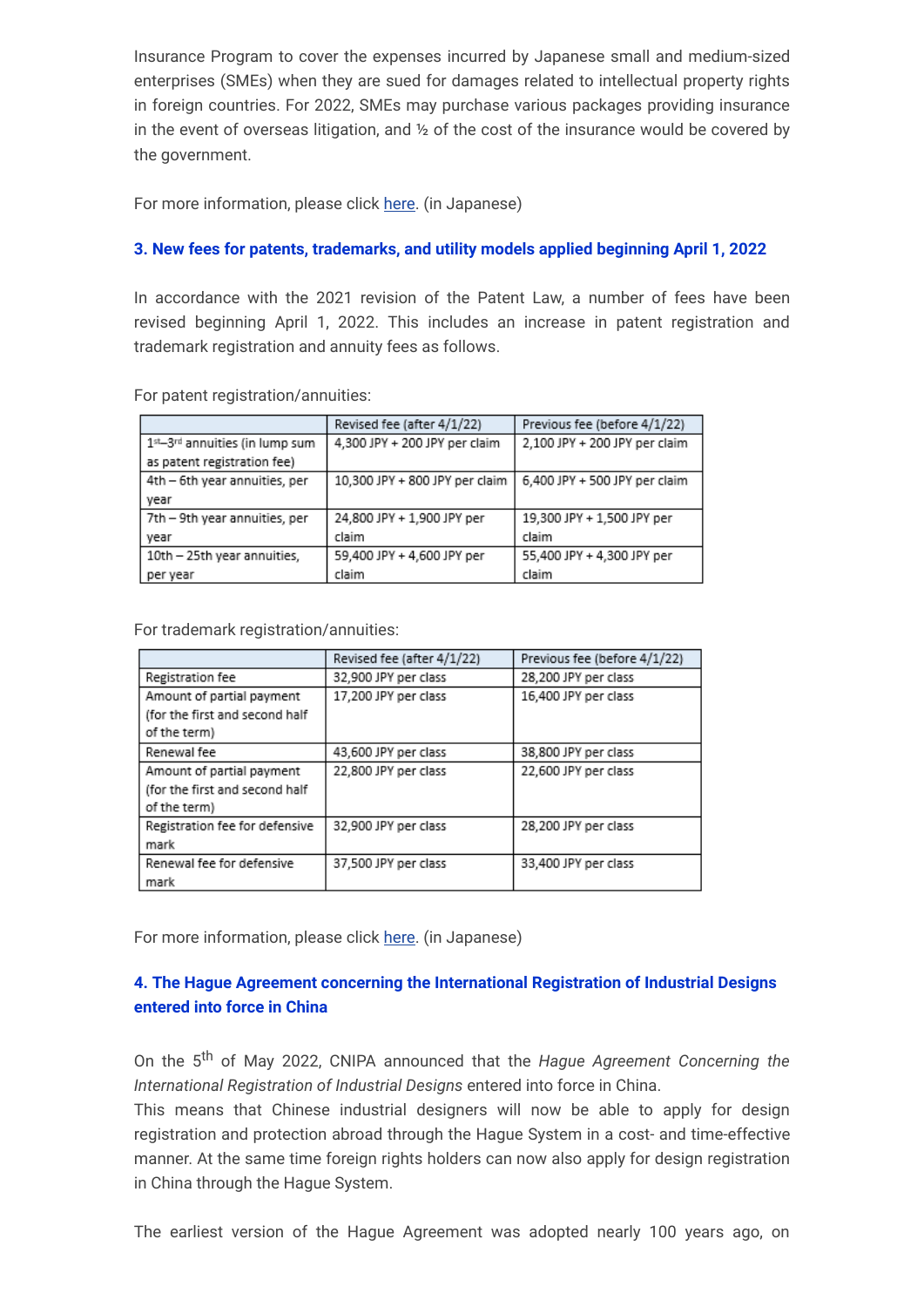November 6, 1925, while the latest version (which is from 1999) was implemented on April 1, 2004. In recent years, the number of parties to the Hague Agreement has increased: as of 24 January 2022, there were 76 parties to the Hague Agreement, while in 1999 there were only 67 parties, comprising 65 States and 2 intergovernmental organizations.

As a result of China's newly amended Patent Law officially coming into force last year on June 1<sup>st</sup> 2021, the protection period of design was extended from 10 years (before the amendment) to 15 years, and the legal obstacles to joining the Hague Agreement were thus eliminated. Then in January of this year, with the approval of the State Council, China officially joined the the Hague Agreement.

From May 5, 2022, applicants have been able to use the system to register users and handle the international application business of design. It has been reported that on May 5, a total of 49 Chinese designers already submitted 108 international applications for design through the Hague System.

For more information, please click [here.](https://www.cnipa.gov.cn/art/2022/2/9/art_53_173132.html) (in Chinese)

## **5. CNIPA reveals the state of China's IP development in 2021**

On April 27th 2022, CNIPA reported on their website about the press conference organized by China State Council Information Office. During the press conference, the information office presented the state of intellectual property development in China in 2021.

Among others, it was revealed that throughout 2021 a total of 696,000 invention patents were granted.

Furthermore, the number of applications submitted by Chinese applicants through the Patent Cooperation Treaty (PCT) reached 69,500, meaning it ranks first in the world for the third consecutive year.

Moreover about 7.74 million trademarks have been registered and 5,928 international registration applications have been received from Chinese applicants following the Madrid treaty.

The examination cycle of invention patent was reduced to 13.3 months, and the average examination cycle of trademark registration was stable at 4 months.

For more information, please click [here.](https://www.cnipa.gov.cn/art/2022/4/27/art_51_175259.html) (in Chinese)

## **- Latest IP News in Japan -**

## **1. What are the damages for copyright infringement by "fast films" ? Toho, Nikkatsu and other Japanese movie studios filed a lawsuit**

*NHK News Web, May 19 2022*

On the 19<sup>th</sup> of May, NHK News Web published a news article on a recently filed lawsuit by a group of 13 companies, among which were several major movie studios. The companies sued 3 different individuals claiming that their copyrights have been infringed and asking for 500 million yen (about 4 million USD) in damages.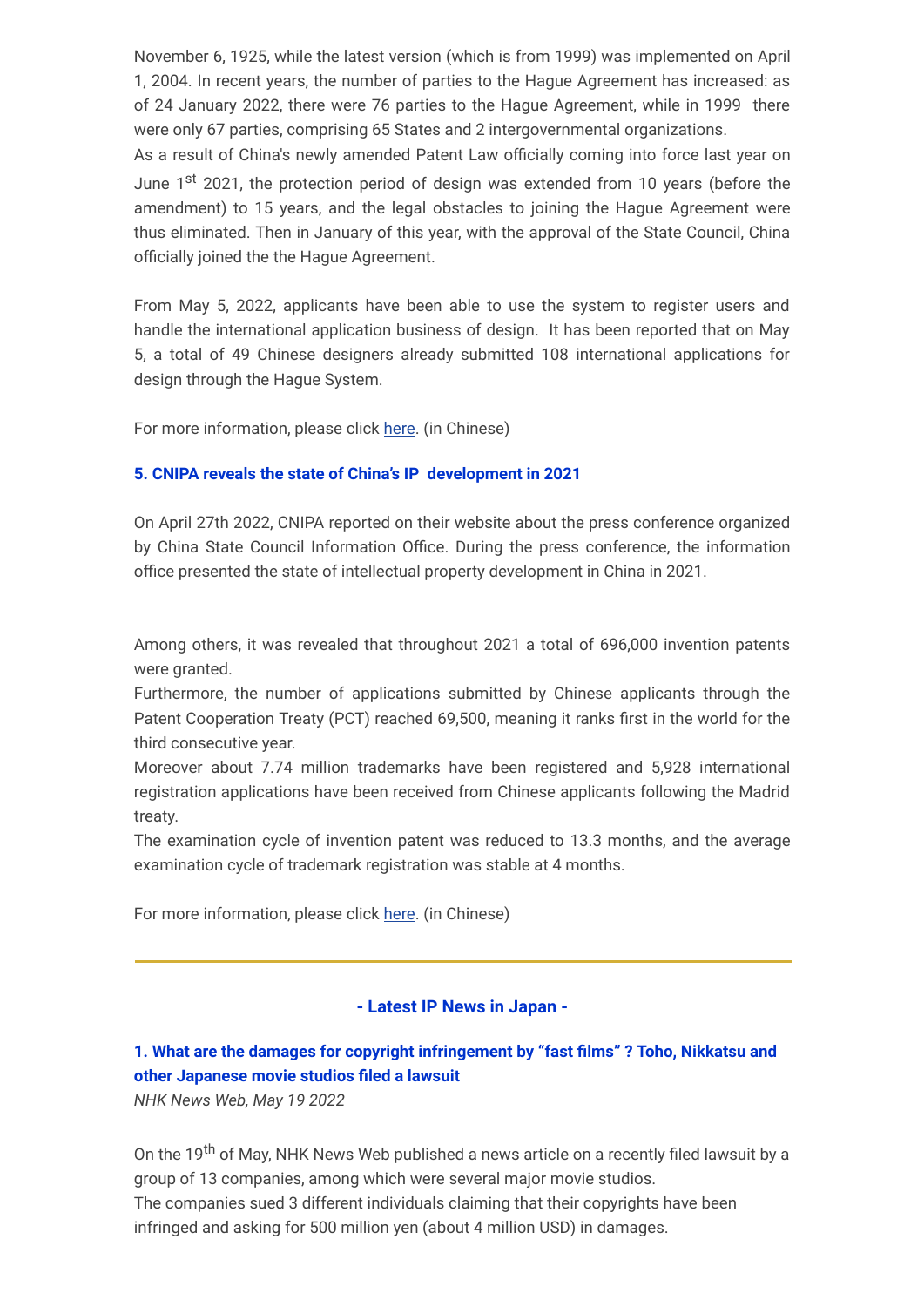The individuals had already been found guilty by the courts last year for violating Japan's copyright act by releasing the so-called "fast films". These movies are 10 minute videos with narration and subtitles that use footage from original full length films to reveal the plot of the movie.

Now, the group of 13 companies, which includes major studios Toho and Nikkatsu, revealed that they filed a case with the district court in March of this year. At the press conference in May, the attorney for the group, Mr. Hiroyuki Nakajima, indicated that people should not be able to profit unfairly from the hard, creative work done by others. They want to show that there is a serious penalty for doing so, and thereby deter future cases.

For more information, please click [here.](https://www3.nhk.or.jp/shutoken-news/20220519/1000080051.html) (in Japanese)

## **2. University start-ups in Japan to receive government help to apply for patents abroad** *Nikkei, May 11 2022*

On the 11<sup>th</sup> of May, Nikkei reported on Japanese university start-ups and their patent filings abroad. In particular, as of this year a new governmental program will be established to subsidize overseas patent applications of universities that want to commercialise their products. It is hoped that this promotion of new industries will have continuous and positive effects for the economy.

From an international perspective, the ratio of PCT applications filed abroad by universities in Japan is low. Over the past 20 years, only 2.3% of Japan-originated PCT-filings abroad came from universities. By contrast, in the USA universities make up 8%, in South-Korea 7.8% and in Singapore as much as 13.7%.

The article recognizes that applying for patents overseas could impose a heavy financial burden on universities. It may be hard for smaller universities or start-ups to spend several million yen (tens of thousands of dollars) on patent applications overseas. Accordingly, the new subsidy will be targeted at paying half of the fees for patent application and translation abroad. Starting in summer 2022, the JPO will select about 100 eligible cases.

Earlier this year in March, Japan's Ministry of Economy, Trade and Industry already released a model contract for start-ups that want to use technology from universities. This model contract would offer a university stock acquisition rights and a framework for repayment, in exchange for handing a technology over to the start-up. Mr. Tomoki Sawai, director at WIPO's Japan office, pointed out that "The more technology that originates from a university, the more inventions that lead to subsequent applications, the more likely it is to have an impact on the world. Technology that is widely used around the world requires rights protection from a global perspective."

For more information, please click [here.](https://www.nikkei.com/article/DGXZQOUA268ES0W2A420C2000000/?unlock=1) (in Japanese)

## **3. Japanese applicants rank third among EPO patent applications**

*Nippon.com, April 14th 2022*

On the 14<sup>th</sup> of April, news website Nippon.com reported on the patent filings at the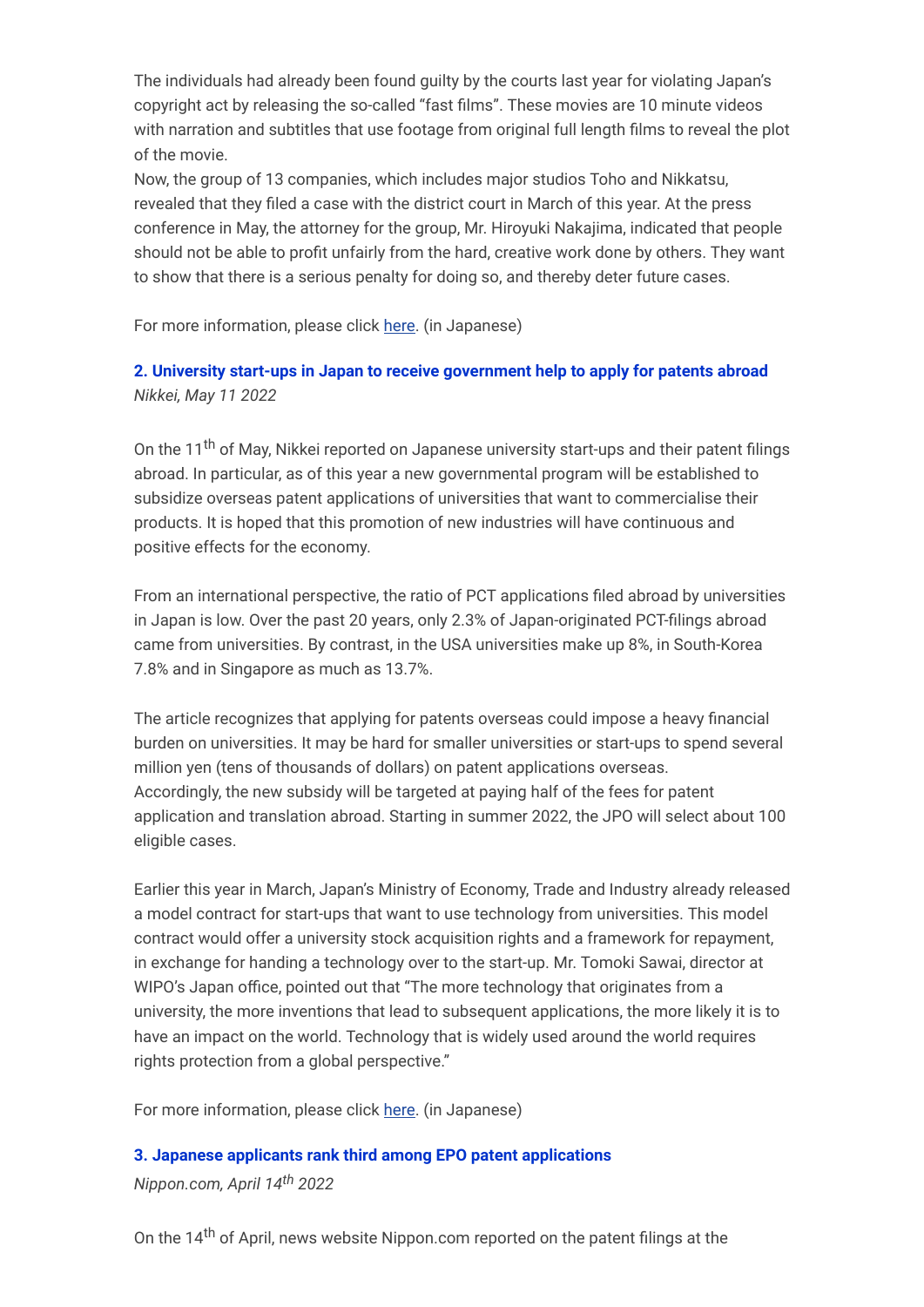European Patent Office and particularly on the applications filed by Japanese companies.

In the year 2021, the EPO received a record 188,600 patent filings. Similar to previous years, Japanese applicants came in with the 3<sup>rd</sup> most filings, after applicants from the United States and Germany. The total number of filings by Japanese applicants stood at 21,681, marking a 1.2% drop from 2020 and being the 3<sup>rd</sup> year in a row that Japanese applications have dropped.

Japanese companies filed a relatively high amount in the fields of electrical machinery, apparatus and energy (1830 applications), digital communications (1417 applications) and finally transport (1379 applications).

According to the EPO, the steady drop in Japanese applications may be due to the fact that Japanese companies are generally strong in already established, more mature industries. By comparison, they are however less active in the fields of digital and healthcare technologies, which have been the main drivers of growth in patent applications at the EPO in 2021.

As for individual companies, the largest filer from Japan was Sony with 1465 applications filed with the EPO, followed by Panasonic (781) and Hitachi (774).

For more information, please click [here.](https://www.nippon.com/en/japan-data/h01300/)

## **4. Economic security law passed in Japan. Implementation of secret patents to happen within 2 years**

*Asahi Shimbun, May 11 2022; the Japan Times, May 11 2022*

On the 11<sup>th</sup> of May, the Asahi Shimbun, as well as the Japan Times, reported on Japan's parliament, the Diet, passing a new economic security bill.

As already discussed in our November 2021 newsletter, this bill features 4 pillars:

- strengthening supply chains for key materials and parts, such as semiconductors;

- government oversight in the installation of vital equipment and computer systems in core infrastructure to quard against cyberattacks:

- Encouraging research and technological cooperation between the private and public sectors;

- Securing sensitive technological information in patents.

These measures are aimed at making sure that Japan's domestic technology is well protected and that critical supply chains are reinforced. Japanese firms that are active in sensitive sectors or critical infrastructure would be subject to extra oversight.

In particular, a system of secret patents will be established whereby key technological discoveries can be kept secret, and are not revealed to the public as they usually are. This particularly concerns patents that could have applications related to developing nuclear weapons or military applications. The implementation of this section of the law will occur within the next 2 years after publication.

For more information, please click [here](https://www.japantimes.co.jp/news/2022/05/11/business/japan-passes-economic-security-bill-protect-sensitive-technology/) or [here.](https://www.asahi.com/ajw/articles/14618354) (in English)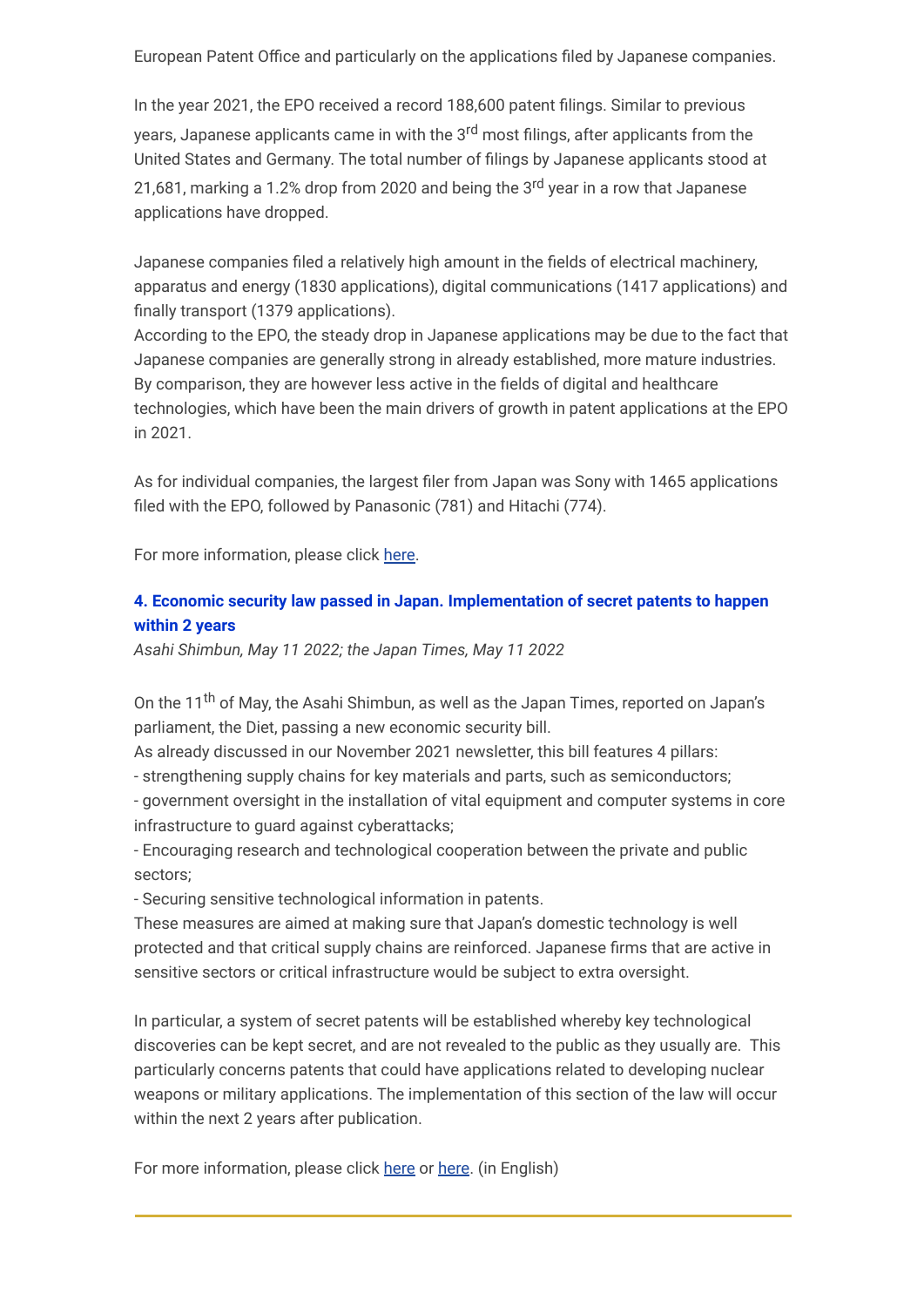### **1. Chinese courts handle more than 640,000 IPR cases in 2021**

*Intellectual property court of the supreme people's court of China, April 22 2022*

On April 22, the Supreme People's court released a white paper on Chinese courts' IPRrelated judicial protection in 2021.

The white paper contained information about China's IPR courts and the amount and type of cases they have been handling. According to the paper, the courts are seeing an increasing amount of IPR cases related to the internet, with more and more new and complicated legal issues involved.

As a result, the courts have been taking active measures to streamline the process of handling lawsuits and ease the burden of rights holders.

In total, all the courts across China handled 642,968 cases involving intellectual property rights (IPR) in 2021, of which 601,544 were concluded, said an official with the country's Supreme People's Court (SPC).

The number of cases handled has grown by 22.33 percent and the number of cases concluded by 14.71 percent in comparison to 2020. In total, there were 895 cases in which punitive compensation was given as part of the sentence

For more information, please click [here.](https://enipc.court.gov.cn/en-us/news/view-1959.html)

### **2. Huawei and SolarEdge sign a global patent licensing deal**

*Huawei, May 20 2022*

On the 20<sup>th</sup> of May, Chinese telecom equipment giant Huawei announced that they had signed a global patent licensing deal with SolarEdge Technologies, a photovoltaics company headquartered in Israel.

The agreement is based on recognition of the companies' overall innovation capabilities and enables each party to use patented technology of the other side. The agreement includes a cross-license that covers patents relating to each company's products and grants certain other rights. Additionally, the agreement will mean that pending patent litigation between the companies will be settled, and Huawei and SolarEdge will end their litigation in Germany and China.

For more information, please click [here.](https://www.huawei.com/cn/news/2022/5/huawei-solaredge-settlelitigation) (in Chinese)

### **- IP Law Updates in Japan : Insights from Sonoda & Kobayashi -**

### **1. Improving patent prosecution through examiner interviews: how effective is it?**

During the months-long period between filing and grant or rejection, it is the duty of a patent attorney to best represent the interests of their client in front of the patent office. Suggesting claim amendments, for example, is an important tool. Less commonly considered however, is the topic of examiner interviews: a direct oral communication (usually by phone) between the attorney and examiner, in which part of the examiner's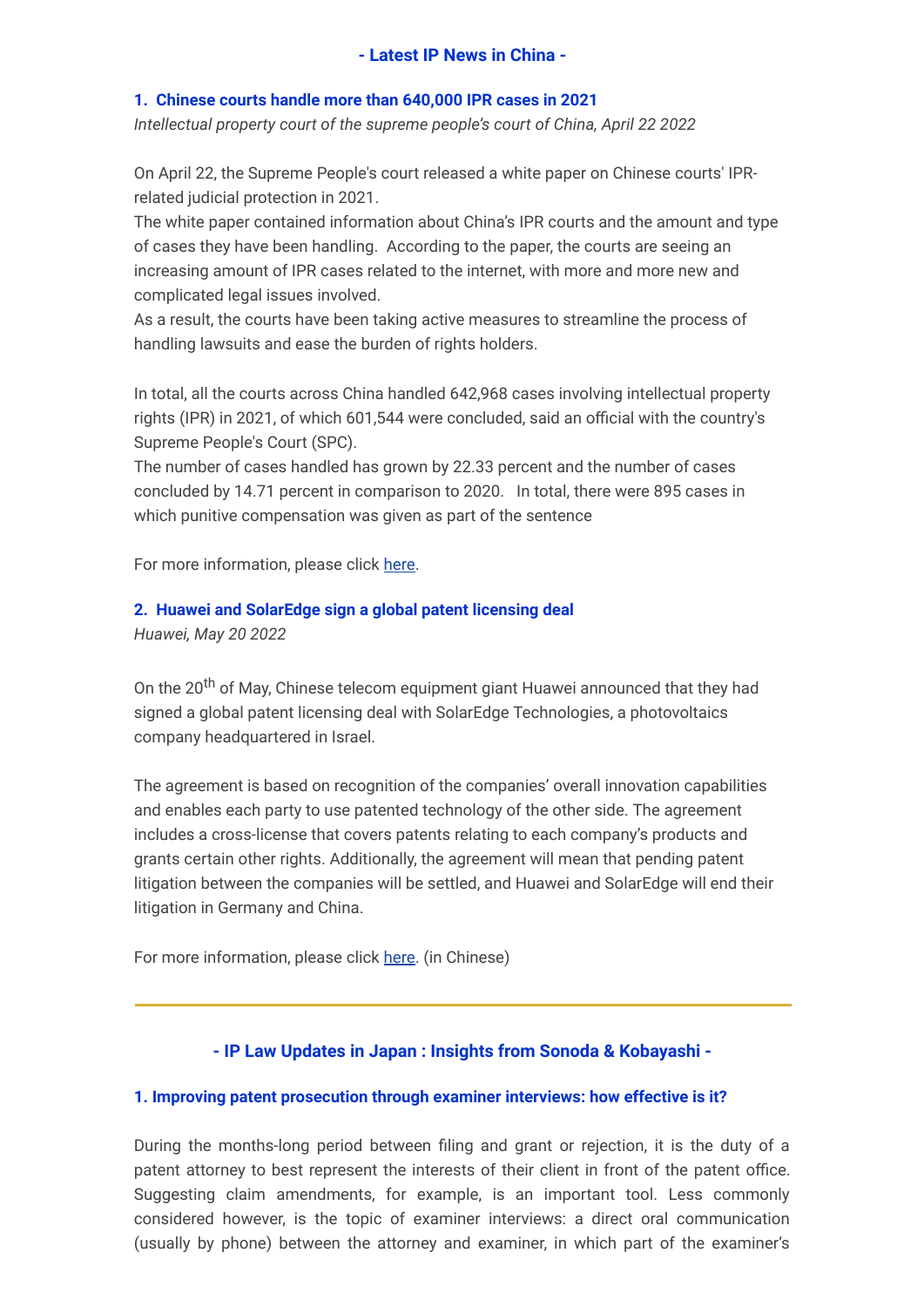comments regarding a patent application are discussed.

In some jurisdictions, particularly in the United States, evidence exists that examiner interviews are correlated with reduced pendency time of an application, either by reducing the number of office actions or through swifter abandonment of the application by the applicant.

In Japan, calling the Japan Patent Office (JPO) examiner is certainly possible, though not exactly common practice. Could it nevertheless have beneficial effects for patent prosecution? In this article, we briefly review some older evidence and look at some more recent data.

### **Evidence from academic literature**

<span id="page-7-0"></span>Looking at Japanese academic literature, one article clearly examines the impact of examiner interviews. Kou Higuchi's 2014 study[\[1\]](#page-8-0) uses data from the early 2000s to search for effects of telephone interviews. At this time, of almost 10,000 cases which were analyzed, about 95% of those had no interviews, and about 5% did. Interestingly, he found that for cases granted at the examination stage, after the 1<sup>st</sup> office action, nearly 68% of non-interview cases were granted, whereas as only 58% of interview cases were granted.

Consequently, more applications were granted after the 2<sup>nd</sup> office action.

This result, shown in detail in table 1, shows us that for this data set, examiner interviews do not show a correlation with reducing the number of office actions in Japan (and thereby speeding up the examination).

| # of OAs     | <b>Total</b> |            | Cases with interview/call |            | Cases w/o interview/call |            |
|--------------|--------------|------------|---------------------------|------------|--------------------------|------------|
|              | Cases        | Grant rate | Cases                     | Grant rate | Cases                    | Grant rate |
| $\mathbf{1}$ | 6877         | 67.4%      | 304                       | 58.2%      | 6573                     | 67.9%      |
| $\mathbf{z}$ | 2814         | 27.6%      | 193                       | 37.0%      | 2621                     | 27.1%      |
| 3            | 453          | 4.4%       | 22                        | 4.2%       | 431                      | 4.5%       |
| 4            | 57           | 0.6%       | 3                         | 0.6%       | 54                       | 0.6%       |
| 5            | 6            | 0.1%       | $\circ$                   | 0.0%       | 6                        | 0.1%       |
| Total        | 10207        | 100%       | 522                       | 100%       | 9685                     | 100%       |

### *Table 1: Data on number of Office Actions*

Looking at the prosecution process by adding the appeal stage into the mix yielded a somewhat different picture. Higuchi found that for applications that were eventually granted, only about 6.8% of applications where an interview took place received a decision of rejection at the examination stage, thus necessitating an appeal. Conversely, for those cases without a record of an interview, 13.1% received a decision of rejection at the examination stage prior to grant. This suggests that, comparatively speaking, interviews could help avoid a rejection at the examination stage, and reduce the number of unnecessary appeals.

Taking into account factors such as attorney fees for doing interviews and the estimated change in the number of office actions and appeals, Higuchi estimates that interviews can save the applicant about 8000 JPY per application in the prosecution process.